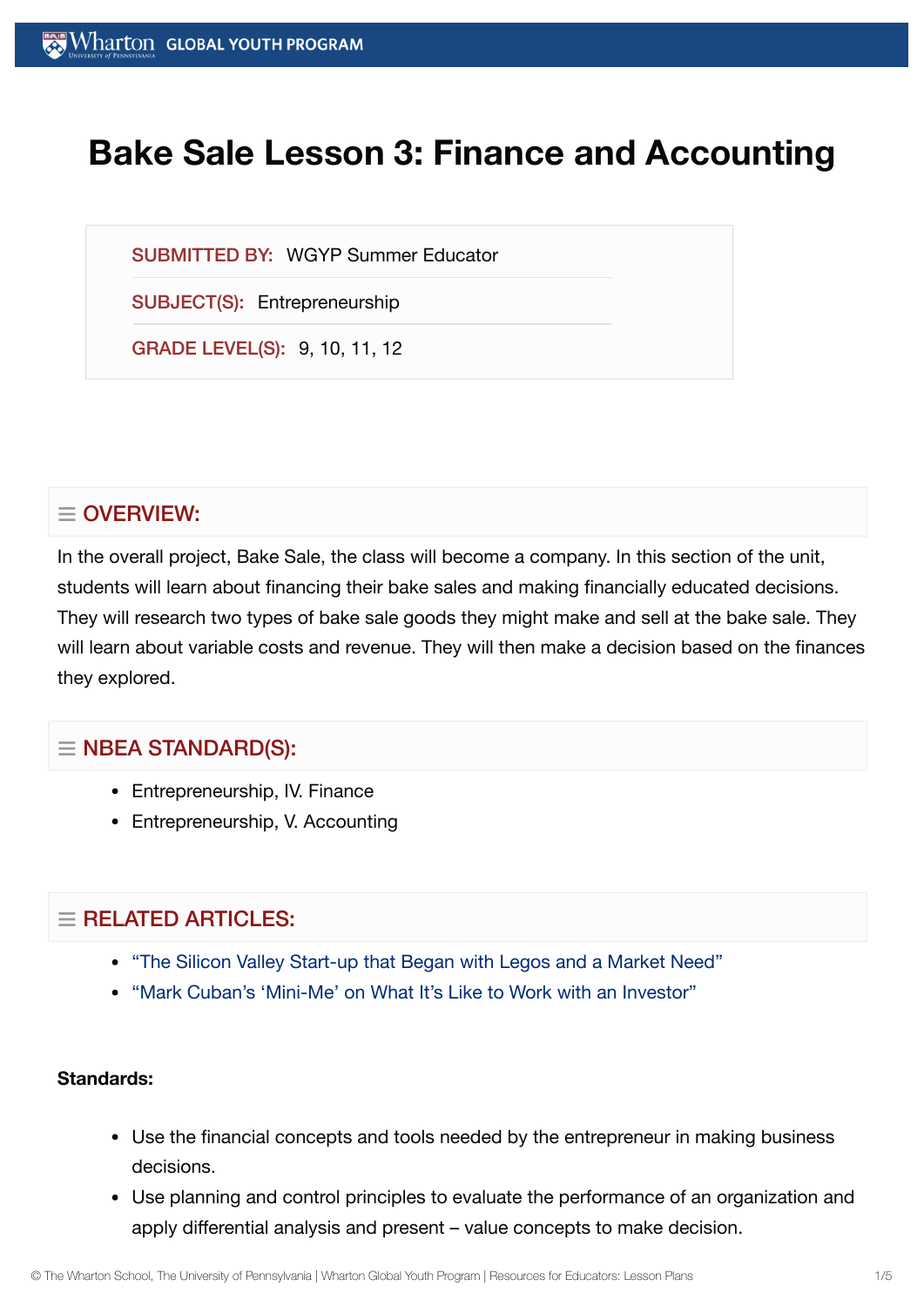#### **Common Core Standard(s):**

- CCM Standard for Probability Overview: Summarize, represent, and interpret data on two categorical and quantitative variables.
- CCR Standard for Speaking and Listening: Prepare for and participate effectively in a range of conversations and collaborations with diverse partners, building on others' ideas and expressing their own clearly and persuasively.
- CCR Standard for Speaking and Listening: Integrate and evaluate information presented in diverse media and formats, including visually, quantitatively, and orally.
- CCM Standard for Number and Quantity Overview: Reason quantitatively and use units to solve problems.

**Objectives/Purposes:** Students will learn about fixed costs, variable costs and revenue. They will make financial decisions regarding what to sell at the bake sale.

#### **Other Resources/Materials:**

- Worksheet Fudgie Accounting
- Computers if available
- Calculator
- Poster board or Newsprint
- Markers

## **Activity Day:**

#### Student [Worksheet](https://globalyouth.wharton.upenn.edu/wp-content/uploads/2012/02/Entreprenuership17_Finance_Worksheet.doc)

- 1. Do Now: Think about a type of item you might want to make for the bake sale. Write down a list of the ingredients you will need. (*5 min*)
- 2. Teacher will go over fixed and variable costs and can show the glossary video definition [https://globalyouth.wharton.upenn.edu/glossary/fixed\\_variable-cost/](https://globalyouth.wharton.upenn.edu/glossary/fixed_variable-cost/) given by Professor Gavin Cassar. The teacher can write or read the following list (items to make fudge) and then students will determine whether the items are fixed or variable costs. (*5 – 10 min*)
	- Cooking Pan
	- Condense Milk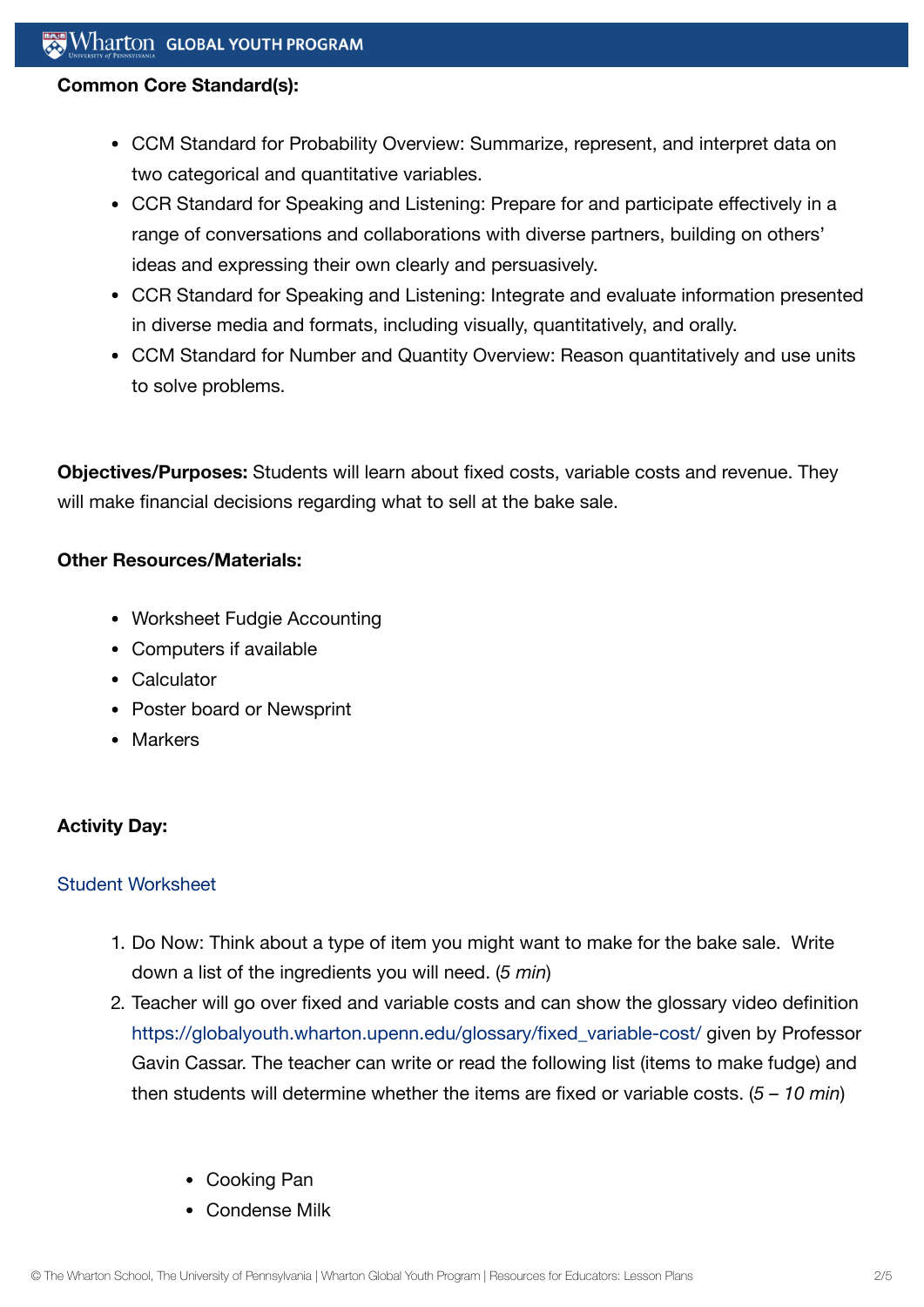- Chocolate Chips
- Mixing Bowl
- Butter
- Spoons
- Knife
- Paper Napkins
- 3. Teacher will then show the glossary video definition of revenue <https://globalyouth.wharton.upenn.edu/glossary/revenues/> presented by Professor Wayne Guay. Go over how the students should decide how much to sell their products for and then estimate the revenue, using the information from variable costs to help guide their decisions. The teacher could use the example below. (*5 min*)
- 4. For this project, students can assume the fixed costs are taken care of. We will not worry about those since this is not a long-term business, but if we were to set up a bake sale business, then the company would need to consider those items and include it in the finances. For this, students need to research the cost of each variable cost. From there, they need to figure out how many of the products they could make and then suggest a cost. Teacher can use the worksheet Fudgie Accounting. (*5 – 10 min*)

Ingredients and Cost of Ingredients for Fudge

Condensed Milk (need 14 oz)

1 can is 14 oz for **\$3.29**

Chocolate chips (need 24 oz / 3 cups)

1 bag is 12 oz for \$3.59

2 bags would be 24 oz (2 x 3.59) for a total of **\$7.18**

Butter (need ¼ cup)

1 box is 2 cups for **\$4.99**

So this will give us enough butter to make 8 servings.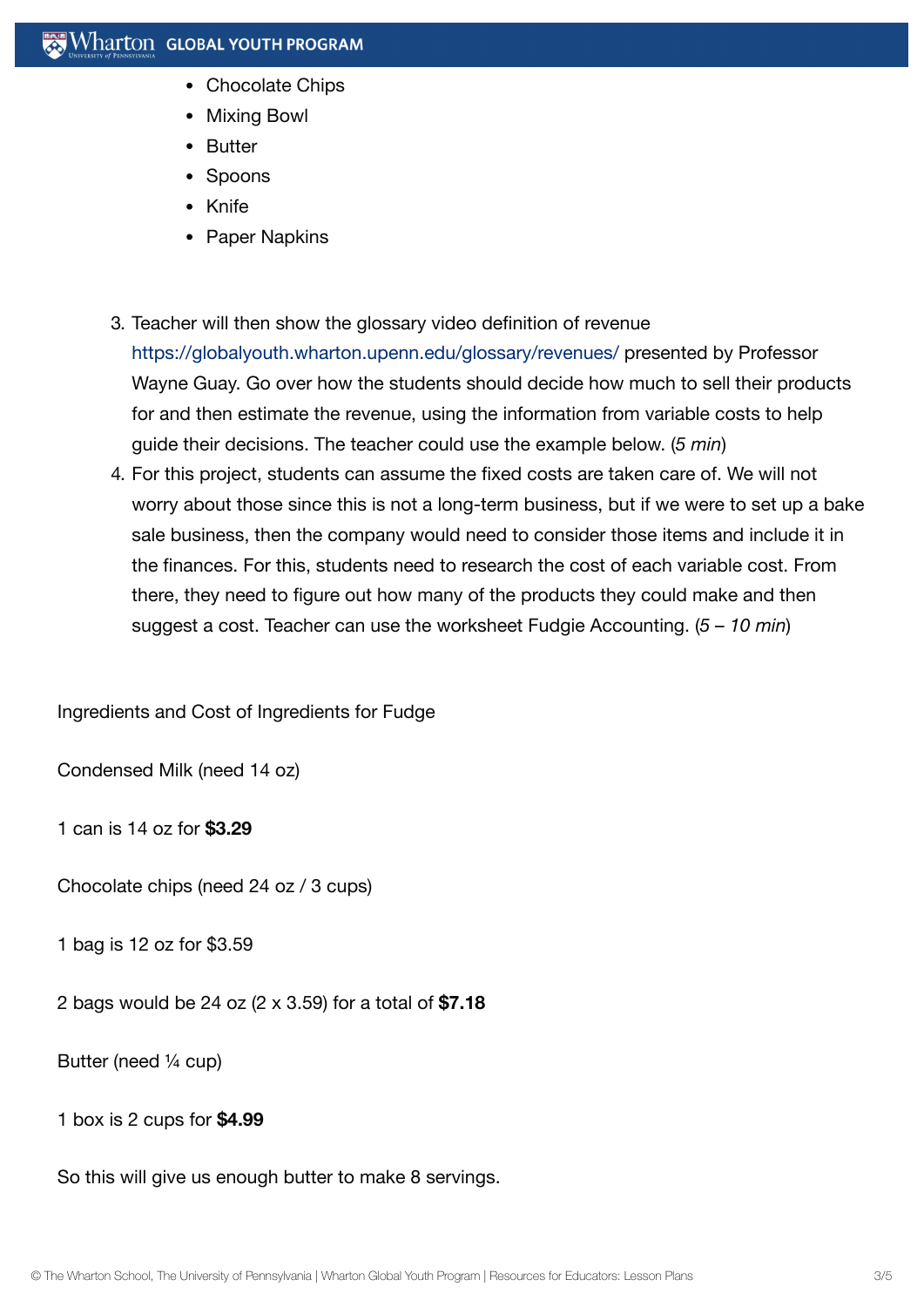| Wharton GLOBAL YOUTH PROGRAM                                         |                                         |                             |                   |                         |                                                          |  |  |  |                                                          |         |           |               |         |                          |
|----------------------------------------------------------------------|-----------------------------------------|-----------------------------|-------------------|-------------------------|----------------------------------------------------------|--|--|--|----------------------------------------------------------|---------|-----------|---------------|---------|--------------------------|
| of $8 \times 8$<br>Pan                                               | Number Serving 16 Cond Milk Choc. Chips |                             |                   |                         |                                                          |  |  |  |                                                          |         |           | <b>Butter</b> |         | Total<br>Cost            |
| $\mathbf{1}$                                                         | $16 \quad \Box$                         |                             |                   |                         | \$3.29                                                   |  |  |  |                                                          |         |           |               |         | $$7.18$ $$4.99$ $$15.46$ |
|                                                                      | 1 can                                   |                             |                   | 3 cups (2 bags) 1/4 cup |                                                          |  |  |  |                                                          |         |           |               |         |                          |
| $\overline{2}$                                                       | $32 - 1$                                |                             |                   | \$6.58 \$14.36 \$4.99   |                                                          |  |  |  |                                                          |         |           |               |         | \$25.93                  |
|                                                                      | 2 can                                   | 6 cups (4 bags) 1/2 cup     |                   |                         |                                                          |  |  |  |                                                          |         |           |               |         |                          |
| 3                                                                    | 48 — 1                                  |                             |                   | $$9.87$ $$21.54$        |                                                          |  |  |  |                                                          |         |           | \$4.99        |         | \$36.40                  |
|                                                                      | 3 can                                   | 9 cups (6 bags) 3/4 cup     |                   |                         |                                                          |  |  |  |                                                          |         |           |               |         |                          |
| $\overline{4}$<br>64 — 10                                            |                                         |                             | $$13.16$ $$28.72$ |                         |                                                          |  |  |  | \$4.99                                                   |         |           |               |         | \$46.87                  |
|                                                                      | 4 can                                   | 12 cups (8 bags) 1 cup      |                   |                         |                                                          |  |  |  |                                                          |         |           |               |         |                          |
| 5                                                                    | 80 — 10                                 |                             |                   |                         | \$16.45<br>\$35.90                                       |  |  |  |                                                          |         | \$4.99    |               |         | \$57.34                  |
|                                                                      | 5 can                                   | 15 cups (10 bags) 1 1/4 cup |                   |                         |                                                          |  |  |  |                                                          |         |           |               |         |                          |
| 6                                                                    | 96 11                                   |                             |                   |                         | \$19.74                                                  |  |  |  |                                                          | \$43.08 |           | \$4.99        |         | \$67.81                  |
|                                                                      | 6 can                                   | 18 cups (12 bags) 1 1/2 cup |                   |                         |                                                          |  |  |  |                                                          |         |           |               |         |                          |
| $\overline{7}$                                                       | 112                                     |                             |                   |                         | $$23.03$ $$50.26$ $$4.99$                                |  |  |  |                                                          |         |           |               |         | \$78.28                  |
|                                                                      | 7 can                                   |                             |                   |                         | 21 cups (14 bags) 1 3/4 cup                              |  |  |  |                                                          |         |           |               |         |                          |
| 8                                                                    | 128 — 128                               | $$26.32$ $$57.44$ $$4.99$   |                   |                         |                                                          |  |  |  |                                                          |         |           |               | \$88.75 |                          |
| 24 cups (16 bags) 2 cup<br>8 can                                     |                                         |                             |                   |                         |                                                          |  |  |  |                                                          |         |           |               |         |                          |
| If you Sell for \$0.50 If you Sell for \$0.75 If you Sell for \$1.00 |                                         |                             |                   |                         |                                                          |  |  |  |                                                          |         |           |               |         |                          |
|                                                                      | # To Sell Variable Cost                 |                             |                   |                         |                                                          |  |  |  |                                                          |         |           |               |         |                          |
|                                                                      |                                         |                             |                   |                         |                                                          |  |  |  |                                                          |         |           |               |         |                          |
|                                                                      |                                         |                             |                   |                         |                                                          |  |  |  | What you Profit or What you Profit or What you Profit or |         |           |               |         |                          |
|                                                                      |                                         |                             |                   |                         | Make Loss Make Loss                                      |  |  |  |                                                          |         | Make Loss |               |         |                          |
|                                                                      |                                         |                             |                   |                         |                                                          |  |  |  |                                                          |         |           |               |         |                          |
| 16                                                                   | \$15.46                                 |                             |                   |                         |                                                          |  |  |  |                                                          |         |           |               |         |                          |
|                                                                      |                                         |                             |                   |                         | $$8.00 \$$ (7.46) $$12.00 \$$ (3.46) $$16.00 \$$ 0.54    |  |  |  |                                                          |         |           |               |         |                          |
| 32                                                                   | \$25.93                                 |                             |                   |                         | $$16.00 \$$ (9.93) $$24.00 \$$ (1.93) $$32.00 \$$ 6.07   |  |  |  |                                                          |         |           |               |         |                          |
|                                                                      |                                         |                             |                   |                         |                                                          |  |  |  |                                                          |         |           |               |         |                          |
| 48                                                                   | \$36.40                                 |                             |                   |                         | $$24.00 \$ (12.40) \$ 36.00 \$ (0.40) \$ 48.00 \$ 11.60$ |  |  |  |                                                          |         |           |               |         |                          |
|                                                                      |                                         |                             |                   |                         |                                                          |  |  |  |                                                          |         |           |               |         |                          |
| 64                                                                   | \$46.87                                 |                             |                   |                         |                                                          |  |  |  |                                                          |         |           |               |         |                          |
|                                                                      |                                         |                             |                   |                         | $$32.00 \$ (14.87) \$ 48.00 \$ 1.13 \$ 64.00 \$ 17.13$   |  |  |  |                                                          |         |           |               |         |                          |
| 80                                                                   | \$57.34                                 |                             |                   |                         |                                                          |  |  |  |                                                          |         |           |               |         |                          |
|                                                                      | \$67.81                                 |                             |                   |                         | \$ 40.00 \$ (17.34) \$ 60.00 \$ 2.66 \$ 80.00 \$ 22.66   |  |  |  |                                                          |         |           |               |         |                          |
| 96                                                                   |                                         |                             |                   |                         | \$ 48.00 \$ (19.81) \$ 72.00 \$ 4.19 \$ 96.00 \$ 28.19   |  |  |  |                                                          |         |           |               |         |                          |
| 112                                                                  | \$78.28                                 |                             |                   |                         |                                                          |  |  |  |                                                          |         |           |               |         |                          |
|                                                                      |                                         |                             |                   |                         | \$ 56.00 \$ (22.28) \$ 84.00 \$ 5.72 \$112.00 \$ 33.72   |  |  |  |                                                          |         |           |               |         |                          |
|                                                                      |                                         |                             |                   |                         |                                                          |  |  |  |                                                          |         |           |               |         |                          |